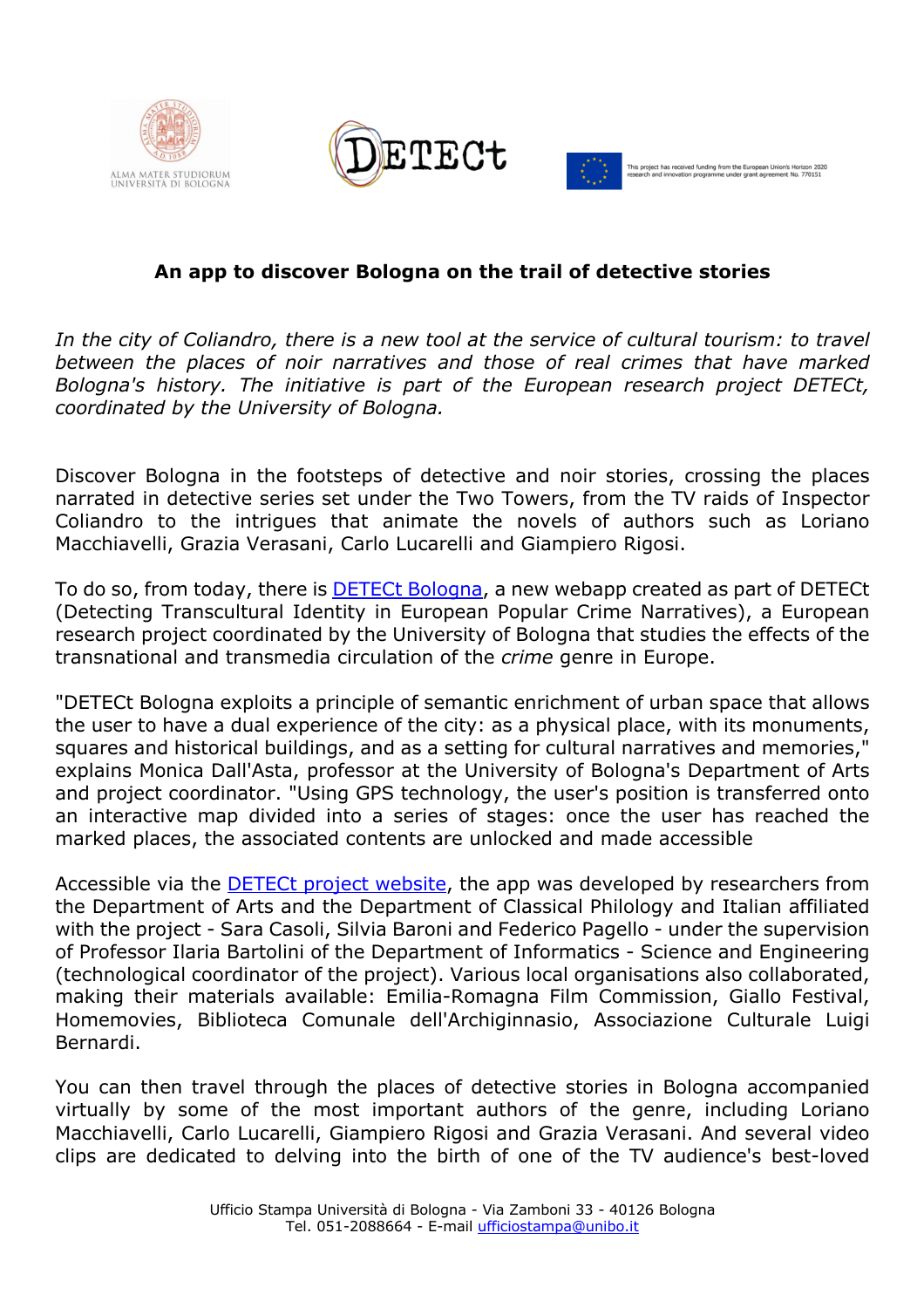





detectives: Coliandro, a true case of collective creation. Born from Lucarelli's pen in a short story in 1991, the character of the Bolognese inspector has in fact been remodelled through various subsequent adaptations, up to the now famous television series directed by the Manetti brothers (and scripted, among others, by Rigosi), the eighth season of which was recently broadcast on Rai 2.

There are two itineraries proposed by DETECt Bologna. "Bologna noir", which allows to discover how different places in the city have been reinvented and transfigured through a long series of literary, film and television narratives. It also rediscovers unusual works, such as the amateur films shot in Super8 film by director Mauro Mingardi.

The "Delitti sotto i portici" (Crimes under the porticoes) itinerary focuses on the dark side of real Bologna, retracing the crimes that have profoundly marked its historical and cultural memory. To guide the user through these painful pages of local history, evoked also by recovering period photos and newspaper articles, are the figures of Sergeant Sarti Antonio (created by Macchiavelli) and Commissioner De Luca (born from Lucarelli's pen): the former grappling with the tensions of the *years of lead* (anni di piombo), the latter with the ambiguities and violence of Fascist Bologna.

The *trait d'union* between the two itineraries is the extraordinary cultural legacy of Luigi Bernardi: tireless publisher, as well as the author of some highly original noir novels, he played a leading role in supporting and stimulating the work of the first generation of Bologna mystery writers, starting with the publication in 1991 of the anthology "I delitti del Gruppo 13". Bernardi's editorial work is also responsible for the first transmedia adaptation of Coliandro: the comic strip version by Onofrio Catacchio of the story "Nikita" by Carlo Lucarelli, the first in which the Bolognese inspector appears. It is no coincidence that the contents of the app also include Catacchio's testimony, which recalls his process of graphically elaborating the story in the wake of the visual inspiration offered by Bologna's porticoes.

But the plots of the detective story go beyond the city's borders, because DETECt Bologna also has a Danish sister version, DETECt Aarhus, created by a research team from Aarhus University (Denmark), one of the project partners. DETECt researchers have investigated the formation and development of the various local traditions of detective stories that have emerged over the last few decades throughout Europe, discovering how this popular genre has contributed significantly to promoting the development of creative and cultural enterprises in territories that are also very decentralised with respect to traditional production centres.